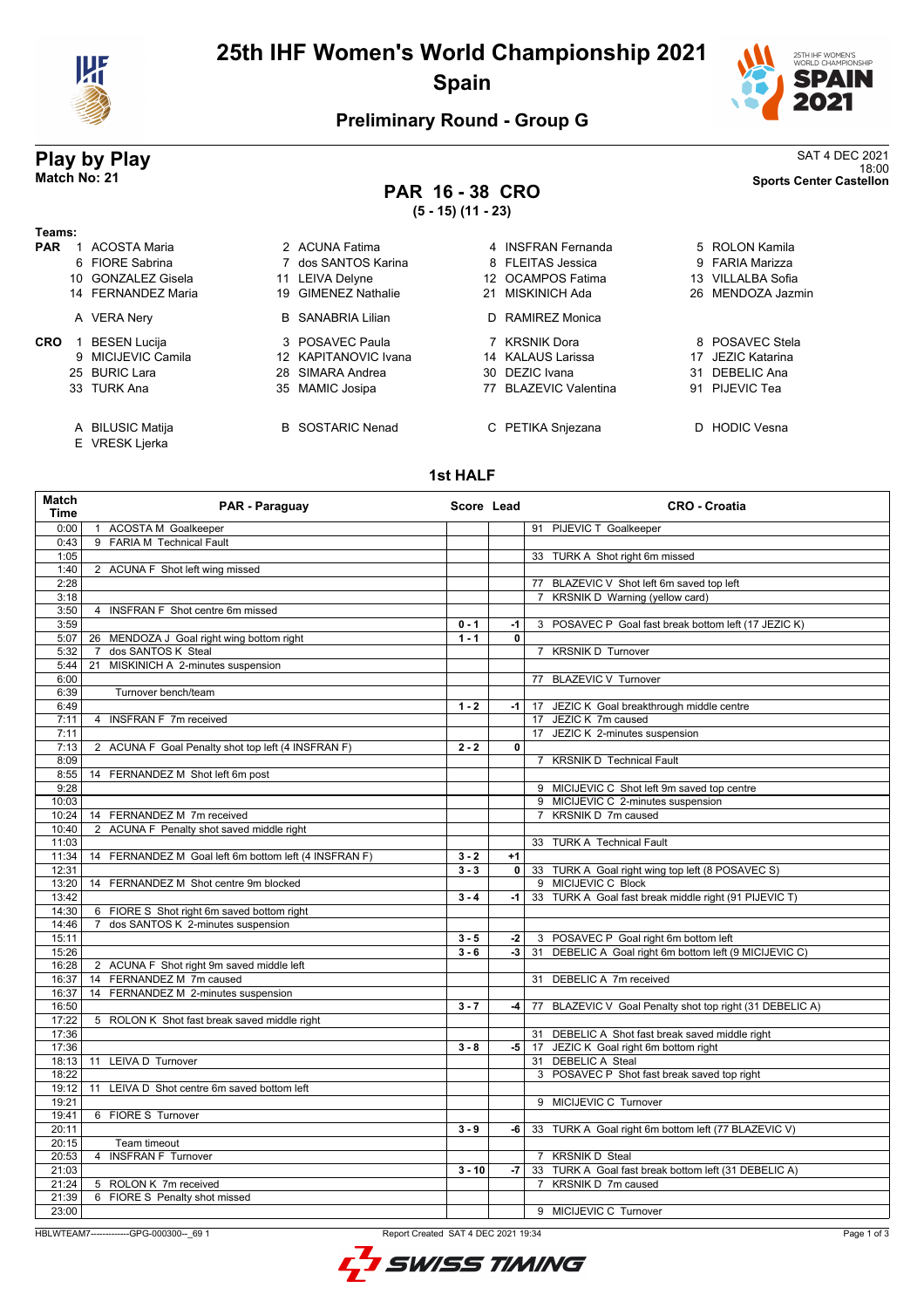

# **25th IHF Women's World Championship 2021 Spain**



## **Preliminary Round - Group G**

**Play by Play**<br>Match No: 21<br>Sports Center Castellon 18:00 **Match No: 21 Sports Center Castellon**

## **PAR 16 - 38 CRO (5 - 15) (11 - 23)**

### **1st HALF**

| <b>Match</b><br>Time | PAR - Paraguay                                                        | Score Lead |       | <b>CRO - Croatia</b>                                         |  |  |
|----------------------|-----------------------------------------------------------------------|------------|-------|--------------------------------------------------------------|--|--|
| 24:01                |                                                                       | $3 - 11$   | -8 l  | 33 TURK A Goal fast break bottom right (17 JEZIC K)          |  |  |
| 24:04                | 8 FLEITAS J Shot centre 6m blocked                                    |            |       | 31 DEBELIC A Block                                           |  |  |
| 24:04                | Turnover bench/team                                                   |            |       |                                                              |  |  |
| 24:28                | GONZALEZ G Shot centre 6m missed<br>10                                |            |       |                                                              |  |  |
| 24:39                |                                                                       | $3 - 12$   | -9    | 8 POSAVEC S Goal breakthrough middle right                   |  |  |
| 24:48                | <b>INSFRAN F Turnover</b>                                             |            |       |                                                              |  |  |
| 24:55                |                                                                       |            |       | 9 MICIJEVIC C Turnover                                       |  |  |
| 25:30                | LEIVA D 7m received<br>11                                             |            |       | 3 POSAVEC P 7m caused                                        |  |  |
| 25:44                | INSFRAN F Goal Penalty shot bottom left (11 LEIVA D)                  | $4 - 12$   | -8    |                                                              |  |  |
| 26:08                |                                                                       | $4 - 13$   | -9    | BLAZEVIC V Goal centre 6m bottom right (9 MICIJEVIC C)<br>77 |  |  |
| 26:50                | GONZALEZ G Goal right 6m bottom left (4 INSFRAN F)<br>10 <sup>°</sup> | $5 - 13$   | -8    |                                                              |  |  |
| 27:06                |                                                                       |            |       | 8 POSAVEC S Shot right 6m missed                             |  |  |
| 27:15                | <b>MISKINICH A Technical Fault</b><br>21                              |            |       |                                                              |  |  |
| 27:20                |                                                                       | $5 - 14$   | -9    | 77 BLAZEVIC V Goal fast break bottom right (9 MICIJEVIC C)   |  |  |
| 28:02                | 4 INSFRAN F Shot left 6m missed                                       |            |       |                                                              |  |  |
| 28:09                |                                                                       |            |       | 91 PIJEVIC T Turnover                                        |  |  |
| 28:46                | 9 FARIA M Turnover                                                    |            |       |                                                              |  |  |
| 28:59                |                                                                       |            |       | TURK A Shot right wing saved bottom right<br>33              |  |  |
| 29:44                | GONZALEZ G Shot left 6m saved middle right<br>10 <sup>1</sup>         |            |       |                                                              |  |  |
| 29:56                |                                                                       | $5 - 15$   | -10 l | 17 JEZIC K Goal centre 6m middle left (8 POSAVEC S)          |  |  |
| $20d$ UAI C          |                                                                       |            |       |                                                              |  |  |

### **2nd HALF**

| Match<br><b>Time</b> | PAR - Paraguay                                                                  | Score Lead |       | <b>CRO - Croatia</b>                                       |
|----------------------|---------------------------------------------------------------------------------|------------|-------|------------------------------------------------------------|
| 30:00                |                                                                                 |            |       | 91 PIJEVIC T Goalkeeper                                    |
| 30:32                |                                                                                 | $5 - 16$   | $-11$ | 33 TURK A Goal centre 6m bottom centre (8 POSAVEC S)       |
| 31:01                | 14 FERNANDEZ M Shot left 6m saved bottom left                                   |            |       |                                                            |
| 31:10                |                                                                                 | $5 - 17$   | -12   | 17 JEZIC K Goal right 6m bottom left (8 POSAVEC S)         |
| 31:44                | 6 FIORE S Goal breakthrough top left                                            | $6 - 17$   | $-11$ |                                                            |
| 32:19                |                                                                                 | $6 - 18$   | $-12$ | 8 POSAVEC S Goal right 6m bottom left                      |
| 32:59                | 5 ROLON K 7m received                                                           |            |       | 17 JEZIC K 7m caused                                       |
| 33:12                | 6 FIORE S Penalty shot saved middle centre                                      |            |       |                                                            |
| 33:37                |                                                                                 | $6 - 19$   | -13   | 8 POSAVEC S Goal centre 6m bottom right (9 MICIJEVIC C)    |
| 33:52                | 14 FERNANDEZ M 7m received                                                      |            |       | 31 DEBELIC A 7m caused                                     |
| 33:52                |                                                                                 |            |       | 31 DEBELIC A 2-minutes suspension                          |
| 33:52                | 2 ACUNA F Goal Penalty shot top right (14 FERNANDEZ M)                          | $7 - 19$   | $-12$ |                                                            |
| 34:39                | MISKINICH A 7m caused<br>21                                                     |            |       | 17 JEZIC K 7m received                                     |
| 34:57                |                                                                                 | $7 - 20$   | $-13$ | 77 BLAZEVIC V Goal Penalty shot bottom right (17 JEZIC K)  |
| 35:32                | 6 FIORE S Shot left 6m saved top centre                                         |            |       |                                                            |
| 35:44                |                                                                                 |            |       | 8 POSAVEC S Technical Fault                                |
| 35:54                | 2 ACUNA F Goal centre 6m bottom right                                           | $8 - 20$   | $-12$ |                                                            |
| 36:30                |                                                                                 |            |       | 8 POSAVEC S 2-minutes suspension                           |
| 36:30                | 21 MISKINICH A 2-minutes suspension                                             |            |       |                                                            |
| 36:55                | dos SANTOS K Turnover<br>7                                                      |            |       |                                                            |
| 37:31                | 14 FERNANDEZ M Goal breakthrough middle right                                   | $9 - 20$   | $-11$ |                                                            |
| 38:05                |                                                                                 | $9 - 21$   | -12 l | 77 BLAZEVIC V Goal breakthrough top right                  |
| 38:16                | 5 ROLON K Turnover                                                              |            |       |                                                            |
| 38:42                | 7 dos SANTOS K 7m caused                                                        |            |       | 31 DEBELIC A 7m received                                   |
| 38:58                |                                                                                 | $9 - 22$   | -13   | 77 BLAZEVIC V Goal Penalty shot middle left (31 DEBELIC A) |
| 39:00                |                                                                                 |            |       | 77 BLAZEVIC V 2-minutes suspension                         |
| 39:19                | 2 ACUNA F Goal left wing bottom left (14 FERNANDEZ M)                           | $10 - 22$  | -12   |                                                            |
| 40:03                |                                                                                 | $10 - 23$  | $-13$ | 30 DEZIC I Goal left 6m bottom right (8 POSAVEC S)         |
| 40:28                |                                                                                 |            |       | 28 SIMARA A Technical Fault                                |
| 40:48                | 1 ACOSTA M for 19 GIMENEZ N Goalkeeper back                                     |            |       |                                                            |
| 40:48                | 9 FARIA M 7m received                                                           |            |       | 28 SIMARA A 7m caused                                      |
| 40:57                | 2 ACUNA F Penalty shot saved middle left                                        |            |       |                                                            |
| 41:37                |                                                                                 |            |       | 8 POSAVEC S Shot breakthrough saved top left               |
| 41:49                | 2 ACUNA F Goal left wing top left (9 FARIA M)                                   | $11 - 23$  | $-12$ |                                                            |
| 42:19                |                                                                                 |            |       | 30 DEZIC I for 91 PIJEVIC T Empty goal                     |
| 42:25                |                                                                                 |            |       | 91 PIJEVIC T for 77 BLAZEVIC V Goalkeeper back             |
| 42:31                | 13 VILLALBA S 7m caused                                                         |            |       | 28 SIMARA A 7m received                                    |
| 42:31                | 13 VILLALBA S 2-minutes suspension                                              |            |       |                                                            |
| 42:32                |                                                                                 | $11 - 24$  | $-13$ | 30 DEZIC I Goal Penalty shot bottom left (28 SIMARA A)     |
| 43:11                | 14 FERNANDEZ M Goal breakthrough bottom left                                    | $12 - 24$  | $-12$ |                                                            |
| 43:34                |                                                                                 |            |       | Team timeout                                               |
| 43:49                |                                                                                 |            |       | 30 DEZIC I Shot right 6m saved top left                    |
| 44:21                | 2 ACUNA F Technical Fault                                                       |            |       |                                                            |
| 44:39                |                                                                                 | $12 - 25$  | $-13$ | 8 POSAVEC S Goal breakthrough middle right                 |
|                      | HBLWTEAM7--------------GPG-000300-- 69 1<br>Report Created SAT 4 DEC 2021 19:34 |            |       | Page 2 of 3                                                |